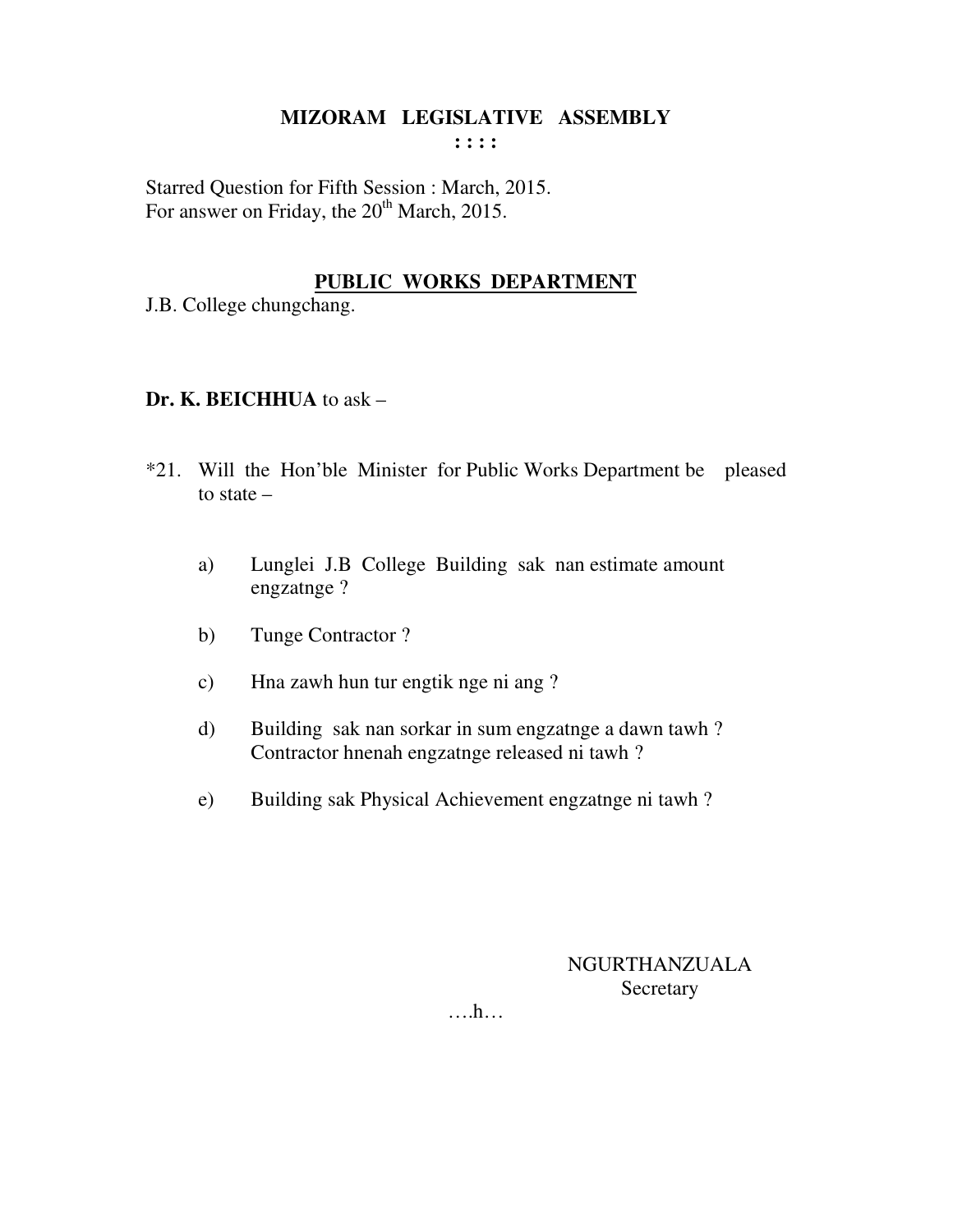**: : : :** 

Starred Question for Fifth Session : March, 2015. For answer on Friday, the 20<sup>th</sup> March, 2015.

### **SCHOOL EDUCATION DEPARTMENT**

Primary School leh Middle School hlui tawh chungchang

### **Pu CHALROSANGA RALTE** to ask –

\*22. Will the Hon'ble Minister for School Education Department be pleased to state – Sorkar hian Primary School leh Middle School hlui tawhte hi siamtha tura ruahmanna a nei em?

> NGURTHANZUALA Secretary

...z…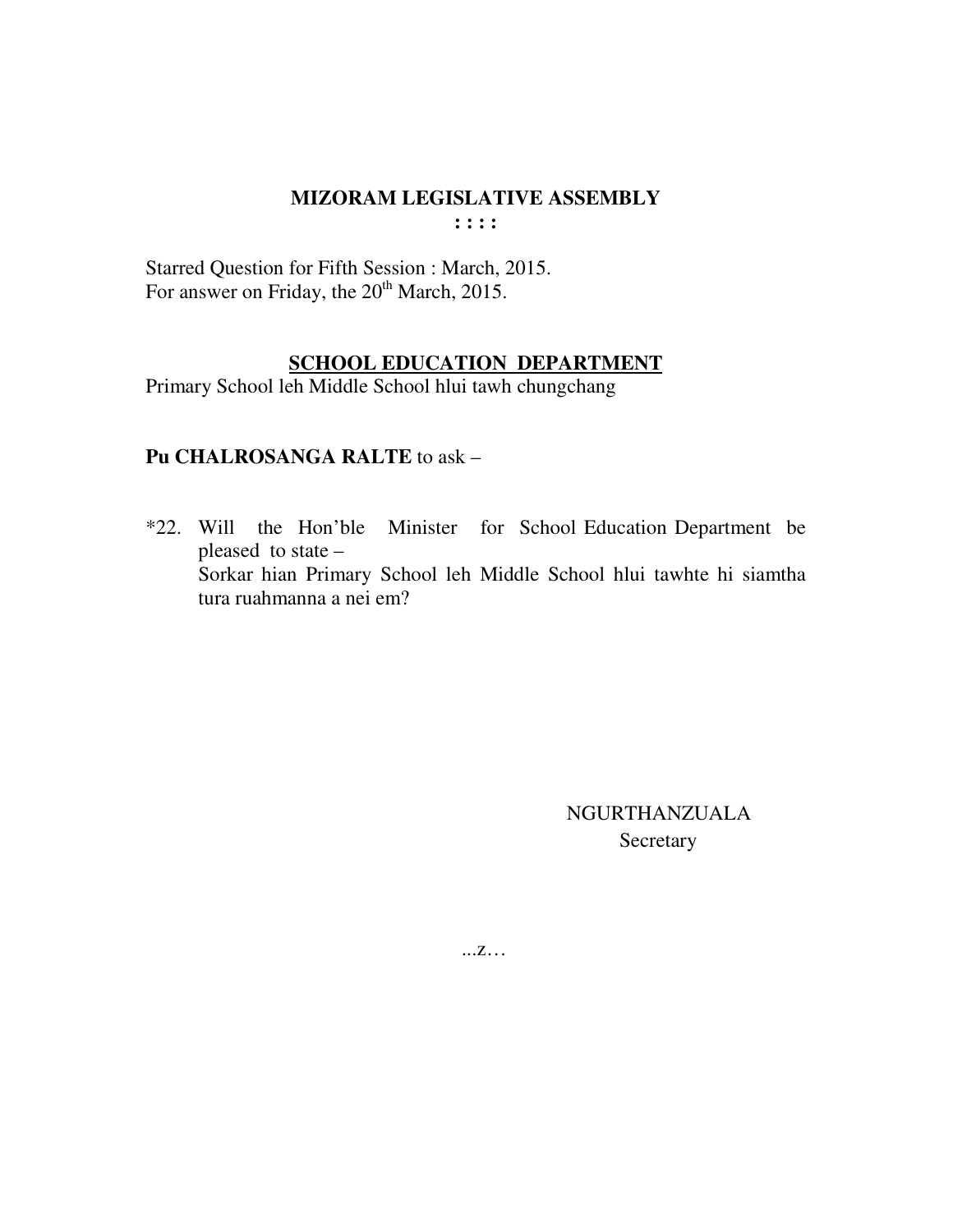Starred Question for Fifth Session : March, 2015. For answer on Friday, the  $20<sup>th</sup>$  March, 2015.

## **PUBLIC WORKS DEPARTMENT**

Mizoram University kawng siam chungchang.

## **Pu LALRUATKIMA** to ask –

- \*23. Will the Hon'ble Minister for Public Works Department be pleased to state –
	- a) Vaivakawn to Mizoram University kawng siamthatna atan hian sum engzatnge ruahman a nih a ? Engzatnge hmuh a nih tawh ?
	- b) Widening leh Pavement-hnathawhna turin sum engzat te nge ruahman a nih ? Contractor hnenah engzatnge pek anih tawh ?
	- c) Tute nge Contractor ? Agreement angin engtika thawh zawh tura ruahman nge a nih ?
	- d) Sum hi engtikah nge hmuh leh beisei a nih ? Hna te hi engchen nge thawh (Physical achievement) anih tawh ?

NGURTHANZUALA Secretary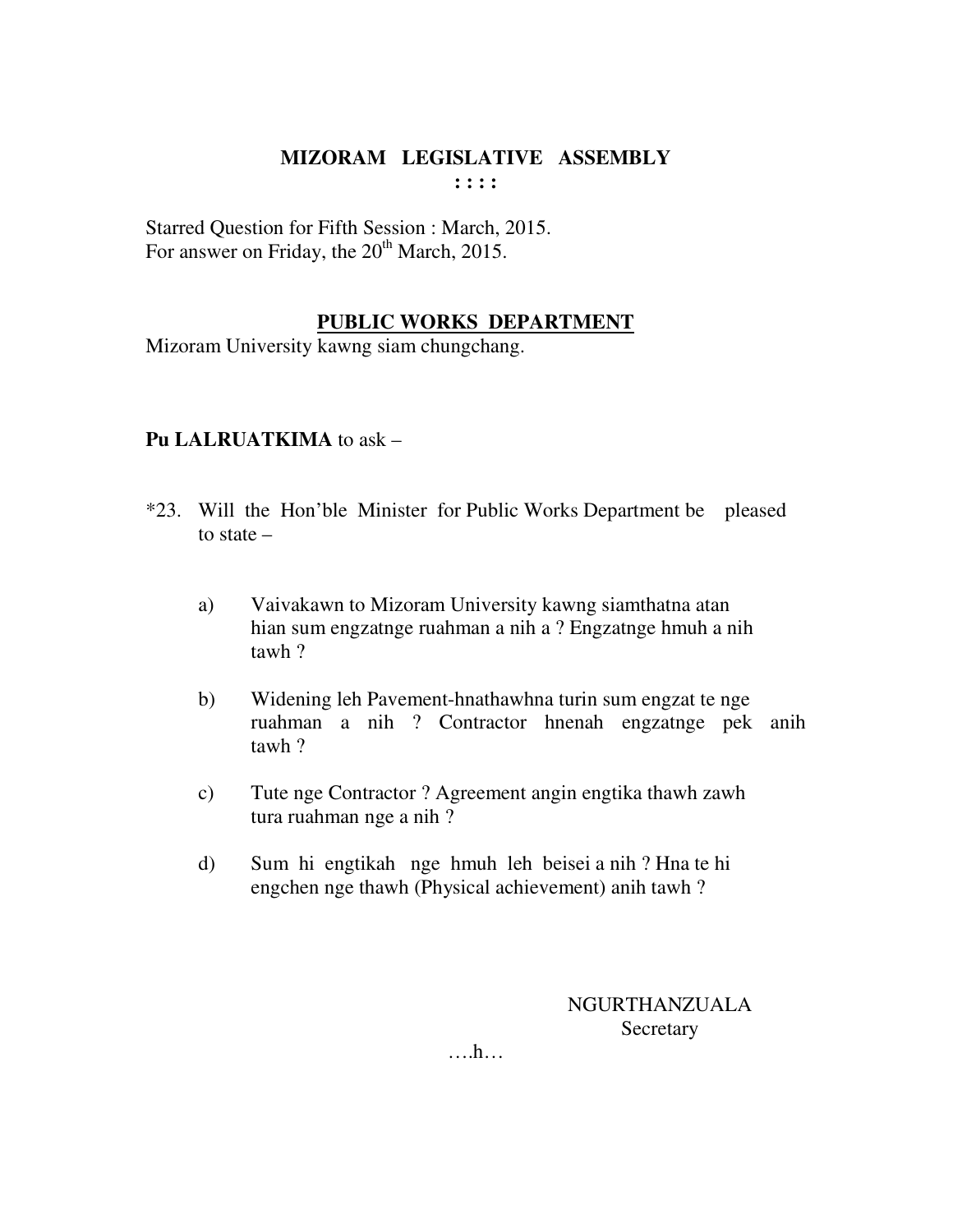**: : :** 

Starred Question for Fifth Session : March, 2015 For answer on Friday, the  $20^{th}$  March, 2015

## **FOOD, CIVIL SUPPLIES & CONSUMER AFFAIRS DEPARTMENT**

Ration Card chungchang.

### **Er. LALRINAWMA** to ask –

- \*24 . Will the Hon'ble Minister for Food, Civil Supplies & Consumer Affairs Department be pleased to state –
	- (a) Tun dinhmunah Mizoram chhungah Ration Card engzatnge awm ?
	- (b) Ration Card-a mihring chuang zawng zawng engzatnge ?

 NGURTHANZUALA Secretary.

 $***v***$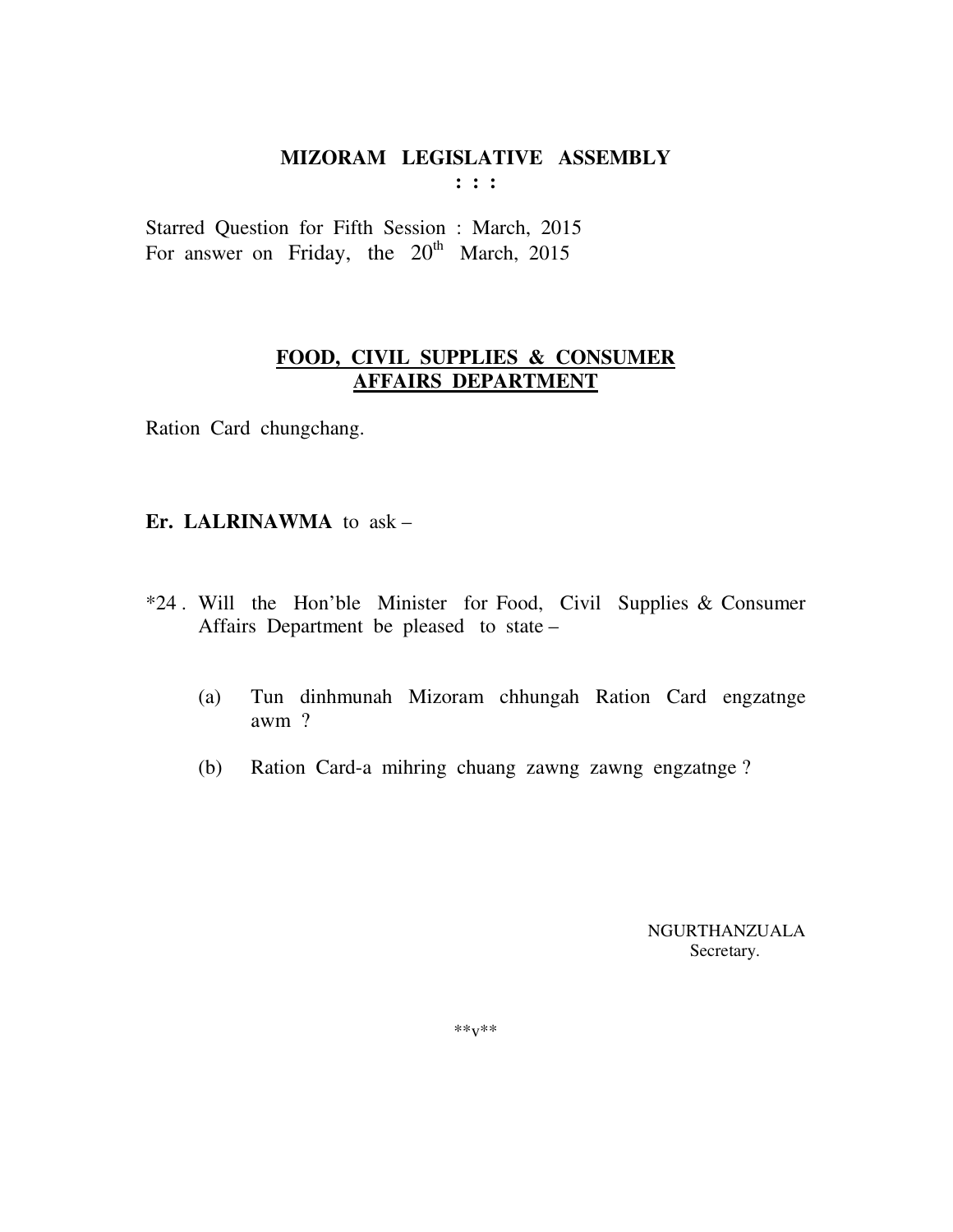**: : :** 

Starred Question for Fifth Session : March, 2015 For answer on Friday, the  $20^{th}$  March, 2015

# **DISASTER MANAGEMENT & REHABILITATION DEPARTMENT**

Leimin Control leh tihnepna chungchang.

# **Pu LALTHANLIANA** to ask –

\*25. Will the Hon'ble Minister for Disaster Management & Rehabilitation Department be pleased to state –

 Ramhlun Sports Complex leh Ramhlun Vengthar leimin Control leh tihnepna atana hnathawh mekah hian –

- (a) Hnathawh tura ruahman atangin engzat percent nge thawh zawh a nih tawh ?
- (b) Engtik hun chhunga thawh zawh tur nge ?

 NGURTHANZUALA Secretary.

\*\*v\*\*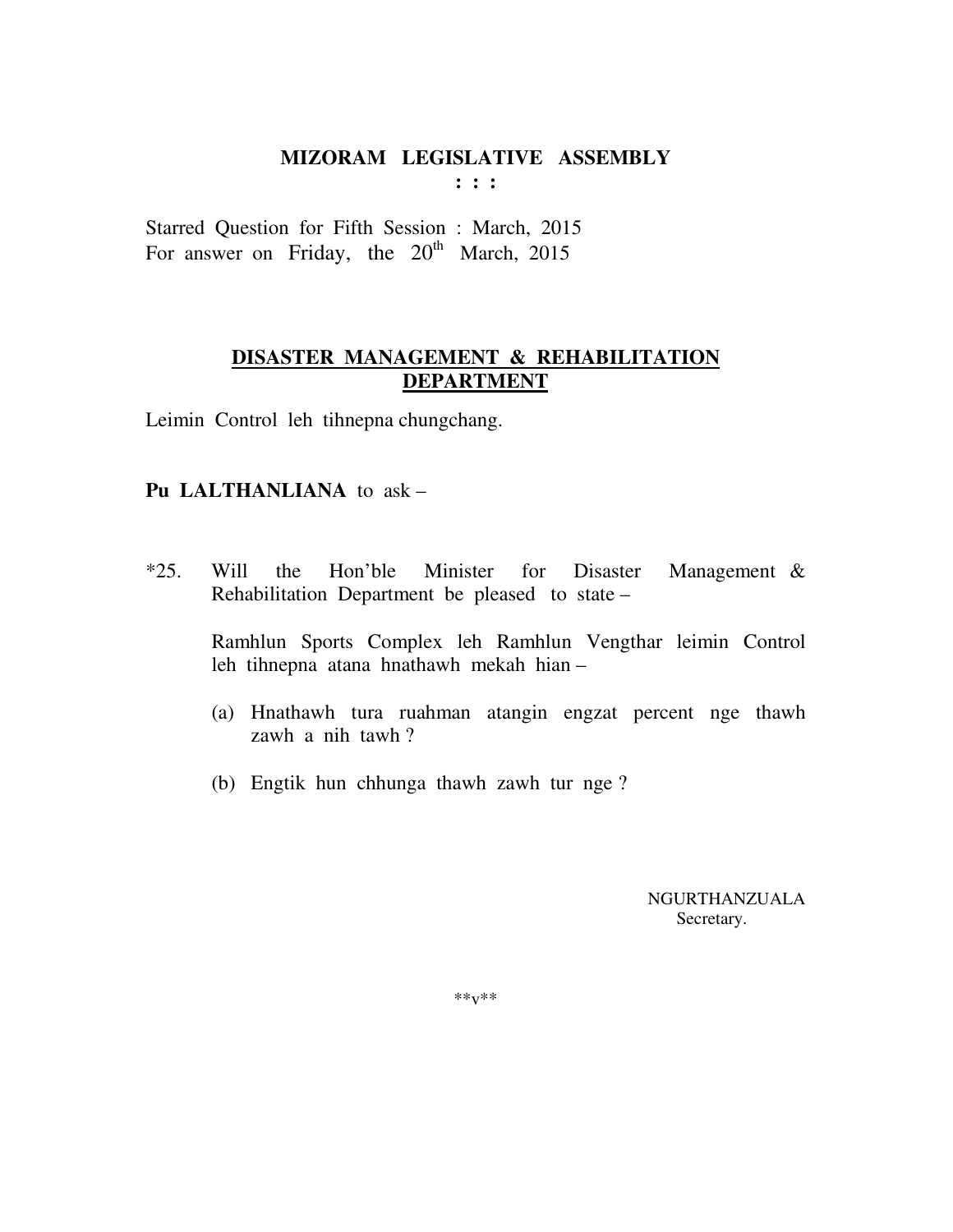Starred Question for Fifth Session : March, 2015. For answer on Friday, the  $20<sup>th</sup>$  March, 2015.

## **SPORTS & YOUTH SERVICES DEPARTMENT**

Sports Policy leh Mizoram Olympic Association (MOA) chungchang

## **Pu LALRUATKIMA** to ask –

- \*26. Will the Hon'ble Minister for Sports & Youth Services Department be pleased to state –
	- (a) Mizoram Sports Policy kan nei tawh em? Kan neilo a nih chuan enge a chhan?
	- (b) Engtikah nge neih a nih ang?
	- (c) Mizoram Olympic Association (MOA) hmalakna engte nge? Term kal lai mek hi an term kum engzat tur nge? MOA hruaitute tute nge?
	- (d) MOA hian Association engzatnge a pawm (affiliated/recognized)? Tun term chhung hian vawi engzatnge an thutkhawm tawh?

# NGURTHANZUALA Secretary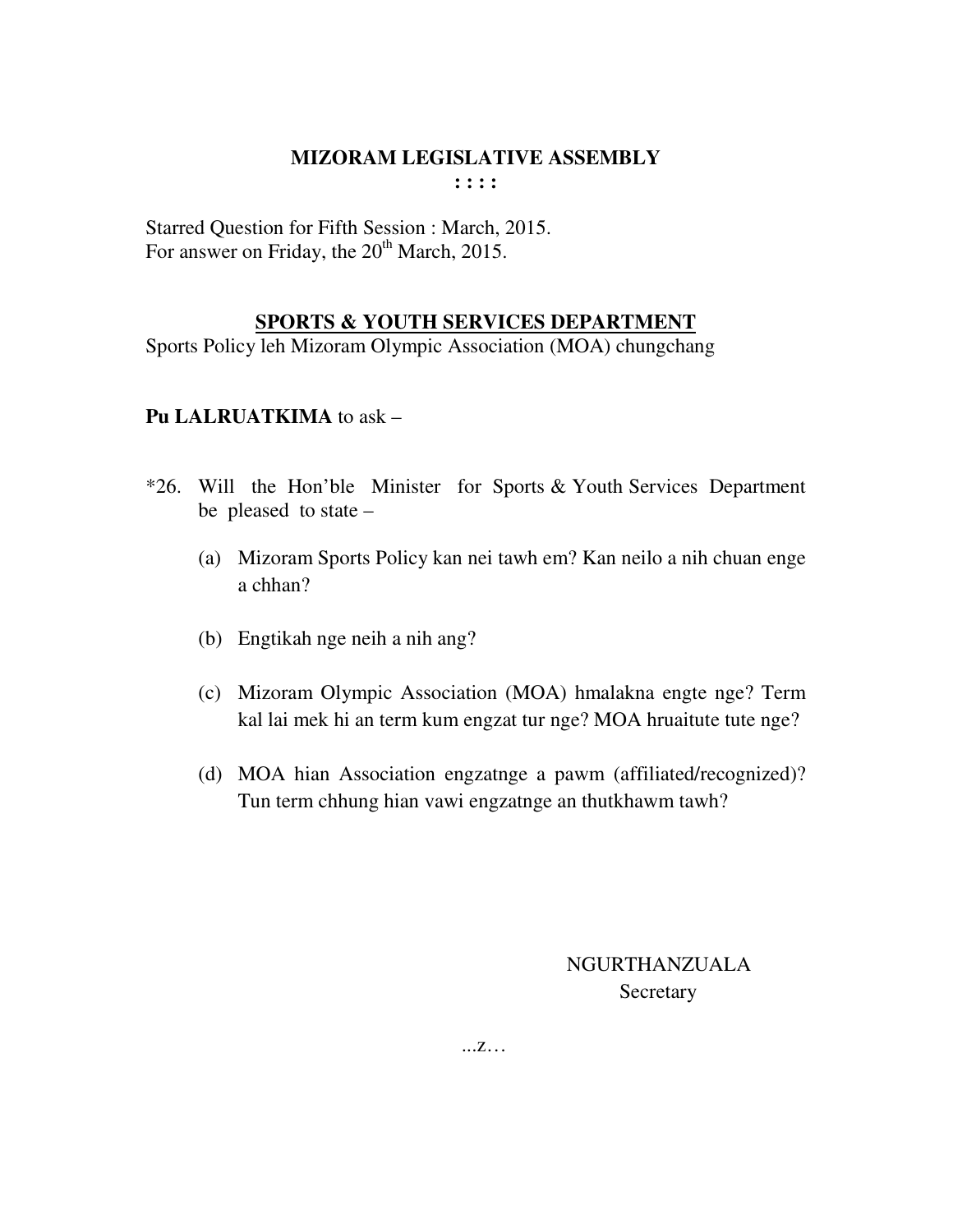Starred Question for Fifth Session : March, 2015. For answer on Friday, the  $20^{th}$  March, 2015.

### **TRANSPORT DEPARTMENT**

Taxi fare chungchang.

### **Dr. K. Beichhua** to ask –

- \* 27. Will the Hon'ble Minister for Transport Department be pleased to state –
	- a) State Transport Authoriyu hian Mizoram Taxi fare bi tuk a nei em?
	- b) Aizawl khawpuiah taxi service lai engzatnge awm?
	- c) Taxi fare hi siam ni ta se per kilometer ah engzatnge ni ang?

# NGURTHANZUALA Secretary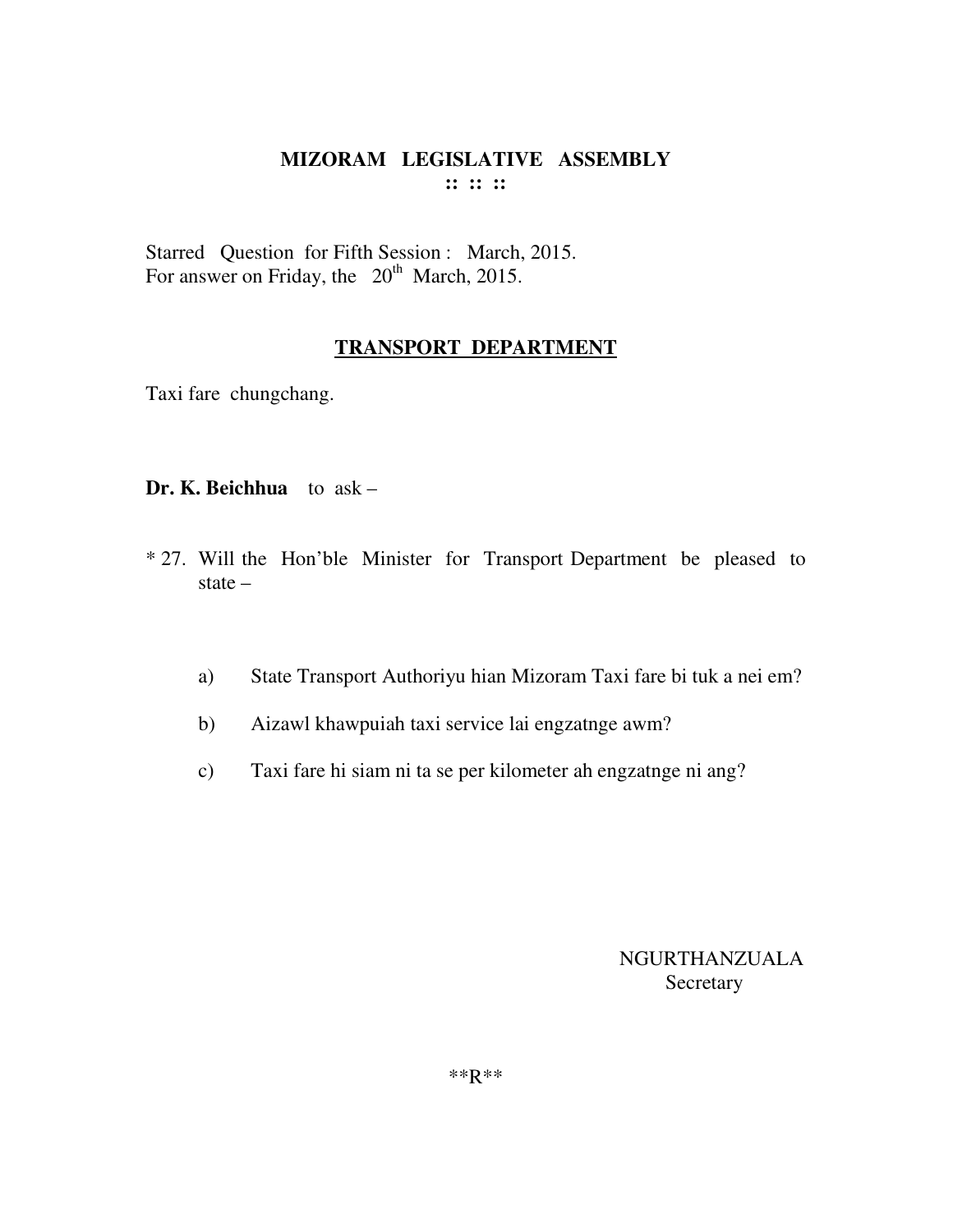Starred Question for Fifth Session : March, 2015. For answer on Friday, the  $20<sup>th</sup>$  March, 2015.

# **SCHOOL EDUCATION DEPARTMENT**

School Uniform Grant pek chungchang.

### **Er. LALRINAWMA** to ask –

- \*28. Will the Hon'ble Minister for School Education Department be pleased to state –
	- a) Kum 2014-2015 chhungin School Education Department-in School naupang hnenah School Uniform Grant pek a nei em ?
	- b) Lo nei ta se engzat in nge a pek ?
	- c) Kum 2014-2015 chhungin Mizoram Sorkar-in SSA Scheme hnuaiah, GoI atangin School Uniform Grant hmuh a nei em ?
	- d) Lo nei ta se engzatnge a hmuh ?
	- e) Tun dinhmunah engzatnge release a nih tawh ?

NGURTHANZUALA **Secretary**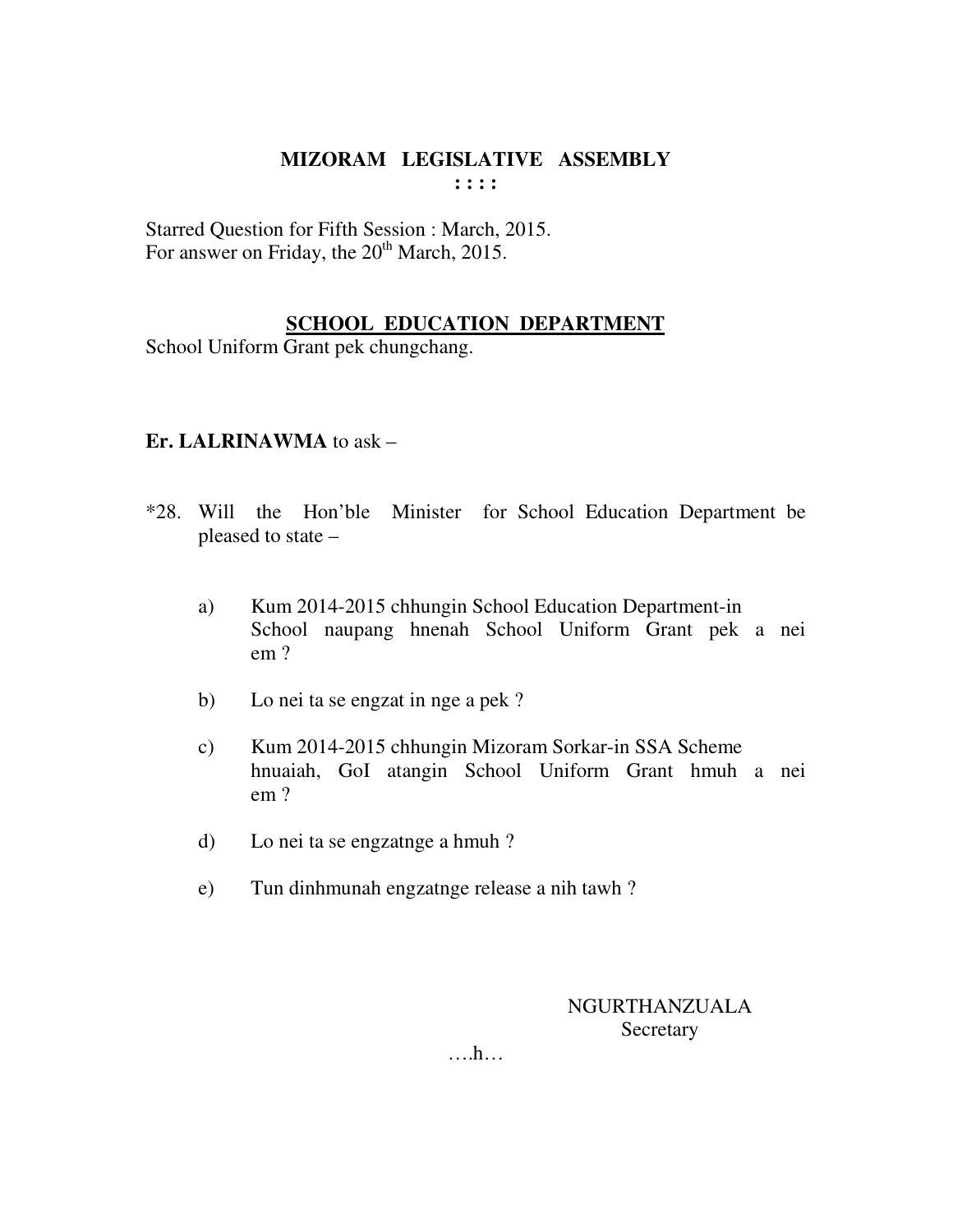Starred Question for Fifth Session : March, 2015. For answer on Friday, the 20<sup>th</sup> March, 2015.

**LAND REVENUE & SETTLEMENT DEPARTMENT**

The Mizoram Land Revenue Laws chungchang.

## **Pu LALRUATKIMA** to ask –

- \*29. Will the Hon'ble Minister for Land Revenue & Settlement Department be pleased to state –
	- a) The Mizoram Land Revenue Laws hi siamthat/ennawn a ni dawn em ?
	- b) Revenue chhiah chi hrang hrangte hi siamthat a ennawn a ni dawn em ?
	- c) Vantlang hmun hma Biak In leh Thlanmual chhiah lak hi eng ang in nge kalpui zel a nih dawn ?

NGURTHANZUALA **Secretary**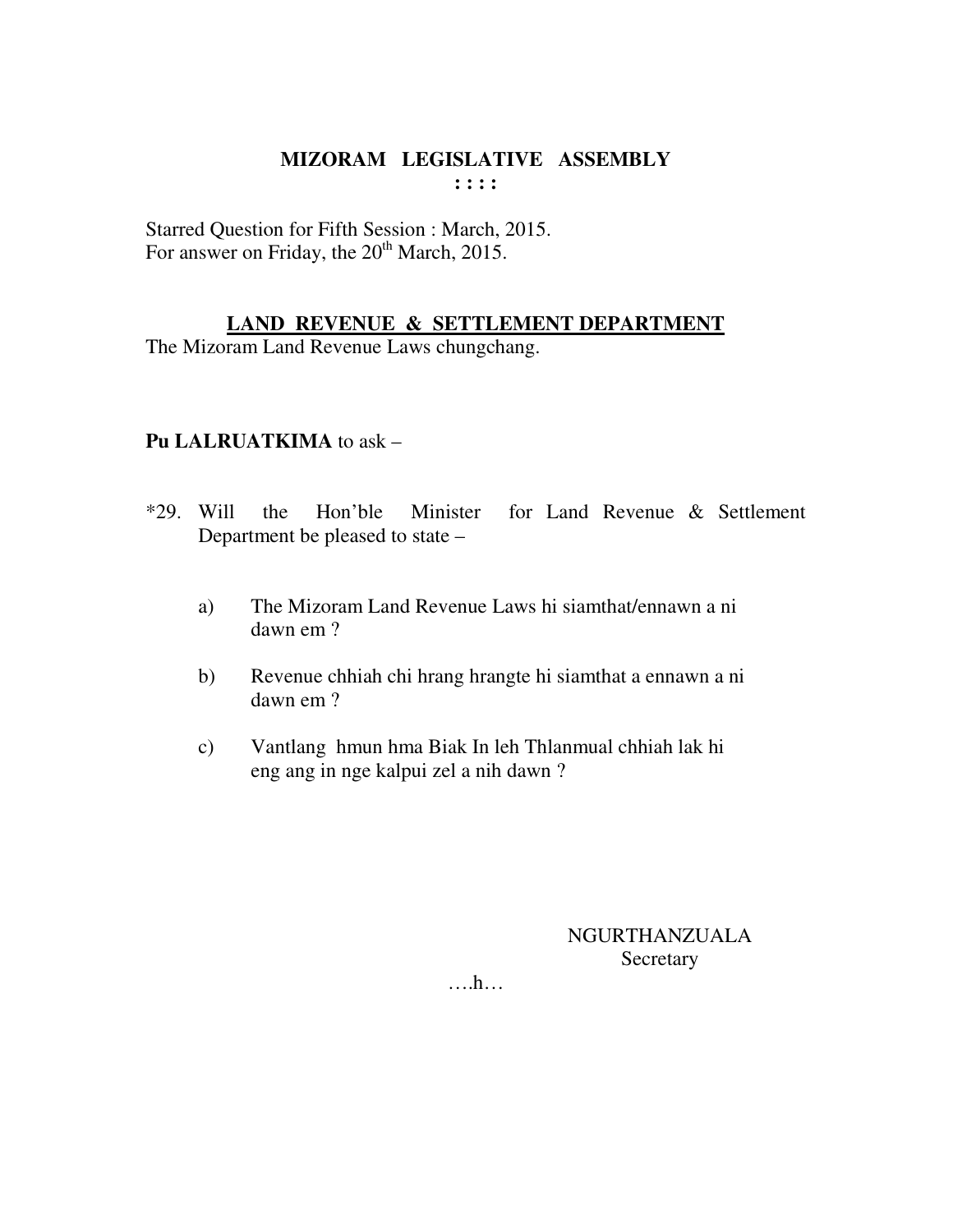Starred Question for Fifth Session : March, 2015. For answer on Friday, the 20<sup>th</sup> March, 2015.

# POWER & ELECTRICITY DEPARTMENT

Rural electrification chungchang

## Er. LALRINAWMA to ask -

\*30. Will the Hon'ble Minister for Power & Electricity Department be pleased to state -

RGGVY Scheme hnuaia rural electrification kalpui mek hi eng huna zawh tur nge?

> NGURTHANZUALA Secretary

 $...Z...$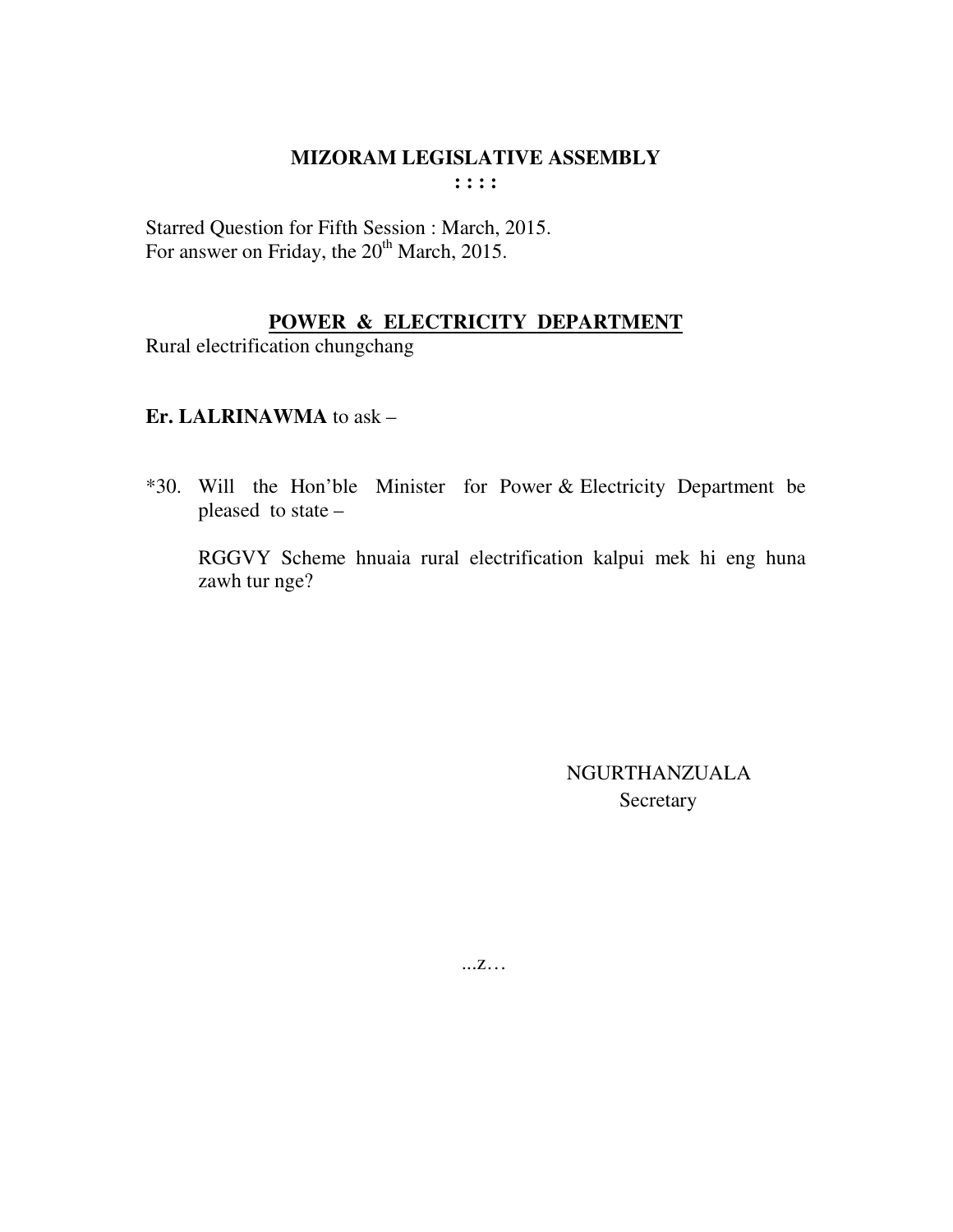**: : :** 

Starred Question for Fifth Session : March, 2015 For answer on Friday, the  $20^{th}$  March, 2015

### **FINANCE DEPARTMENT**

NLUP sum chungchang.

### **Er. LALRINAWMA** to ask –

- \*31 . Will the Hon'ble Minister for Finance Department be pleased to state –
	- (a) Tun dinhmunah NLUP pawisa hi K-Deposit-ah dah a awm em ?
	- (b) Awm ta se engzatnge ?

 NGURTHANZUALA Secretary.

\*\*v\*\*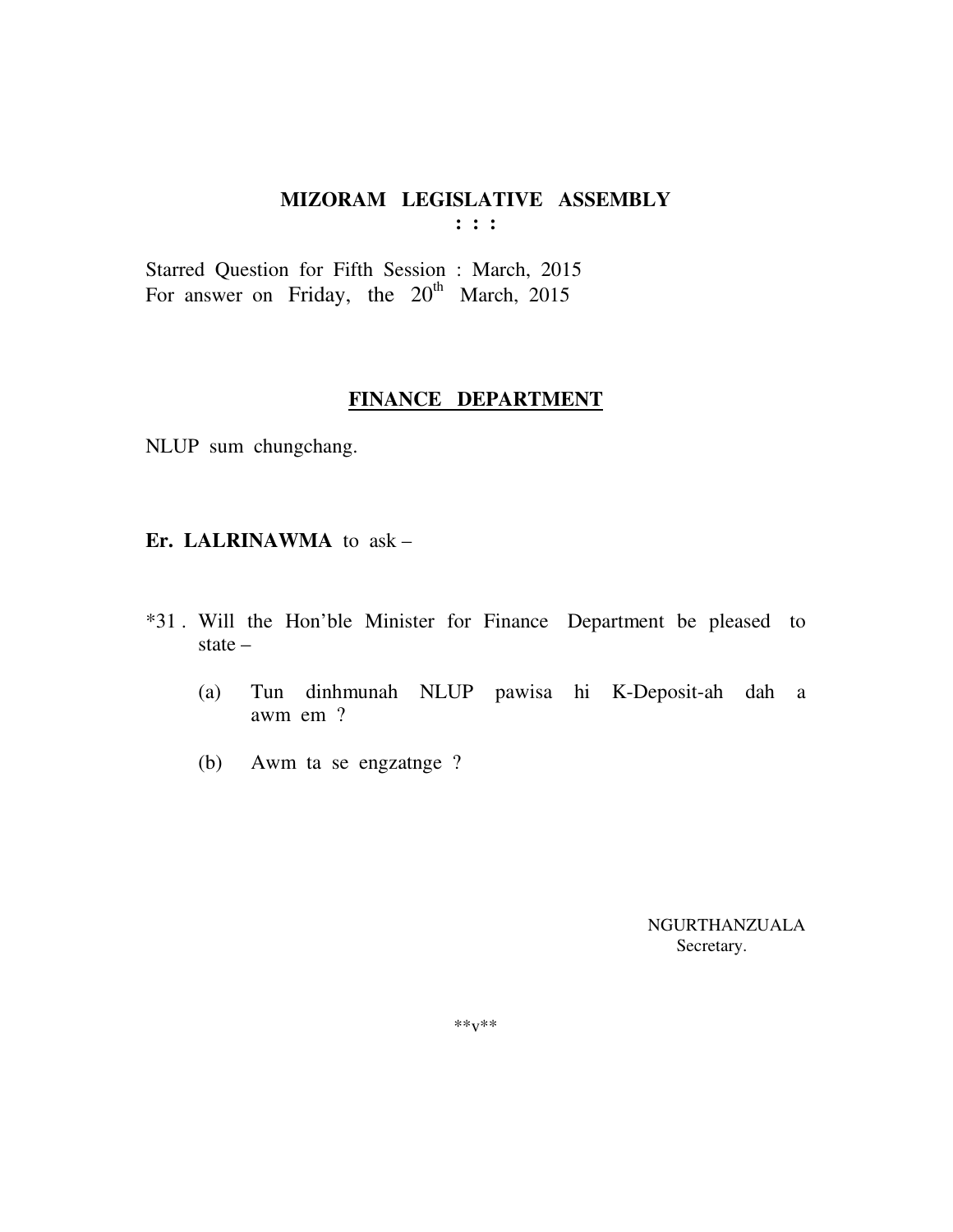Starred Question for Fifth Session : March, 2015 For answer on Friday, the  $20^{th}$  March, 2015

### **AGRICULTURE DEPARTMENT**

Chief Minister Special Package chungchang.

### **Dr. K. BEICHHUA** to ask –

- \*32 . Will the Hon'ble Minister for Agriculture Department be pleased to state –
	- (a) Chief Minister Special Package NLUP sem a ni em ?
	- (b) Cheng engzat theuha sem nge ni ?
	- (c) Mi engzat hnena sem nge ?
	- (d) Sem zel a ni em ?
	- (e) Pawisa hi eng atangin nge ?

 NGURTHANZUALA Secretary.

 $***v***$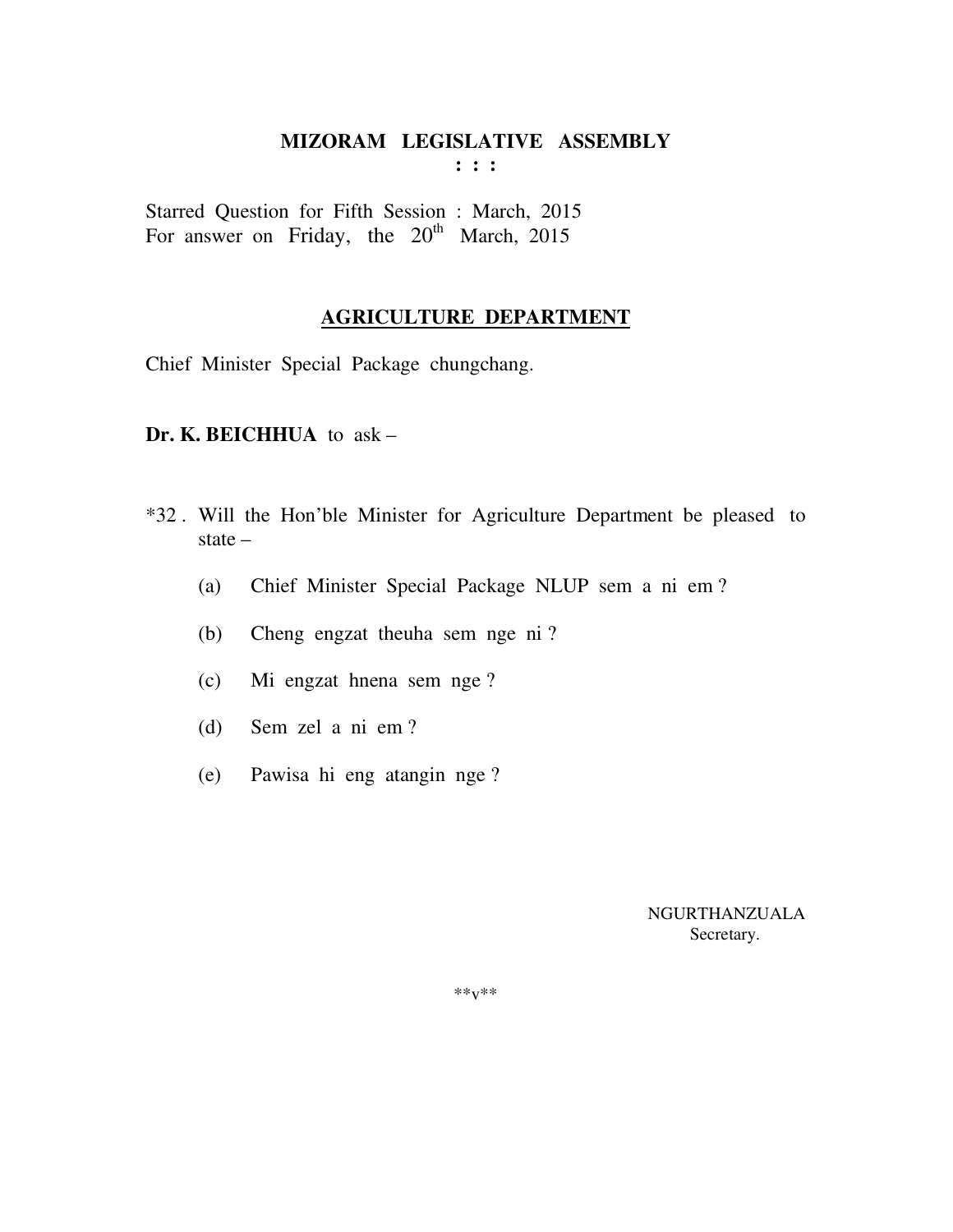Starred Question for Fifth Session : March, 2015 For answer on Friday, the  $20^{th}$  March, 2015

#### **PUBLIC WORKS DEPARTMENT**

Kawng siamna tur sum chungchang.

### **Pu LALTHANLIANA** to ask –

- \*33. Will the Hon'ble Minister for Public Works Department be pleased to state –
	- (a) Ramthar Veng Sihpui to Thuampui kawng siamna tur sum, Ministry of DoNER atanga NLCPR project Third Installment hmuh beisei kha hmuh a ni tawh em ?
	- (b) Hmuh tawh ni ta se, engtikah nge hna thawh tan a nih ang ?
	- (c) Hmuh ni rih ta lo se, engtikah nge hmuh beisei a nih ?

 NGURTHANZUALA Secretary.

 $**v*$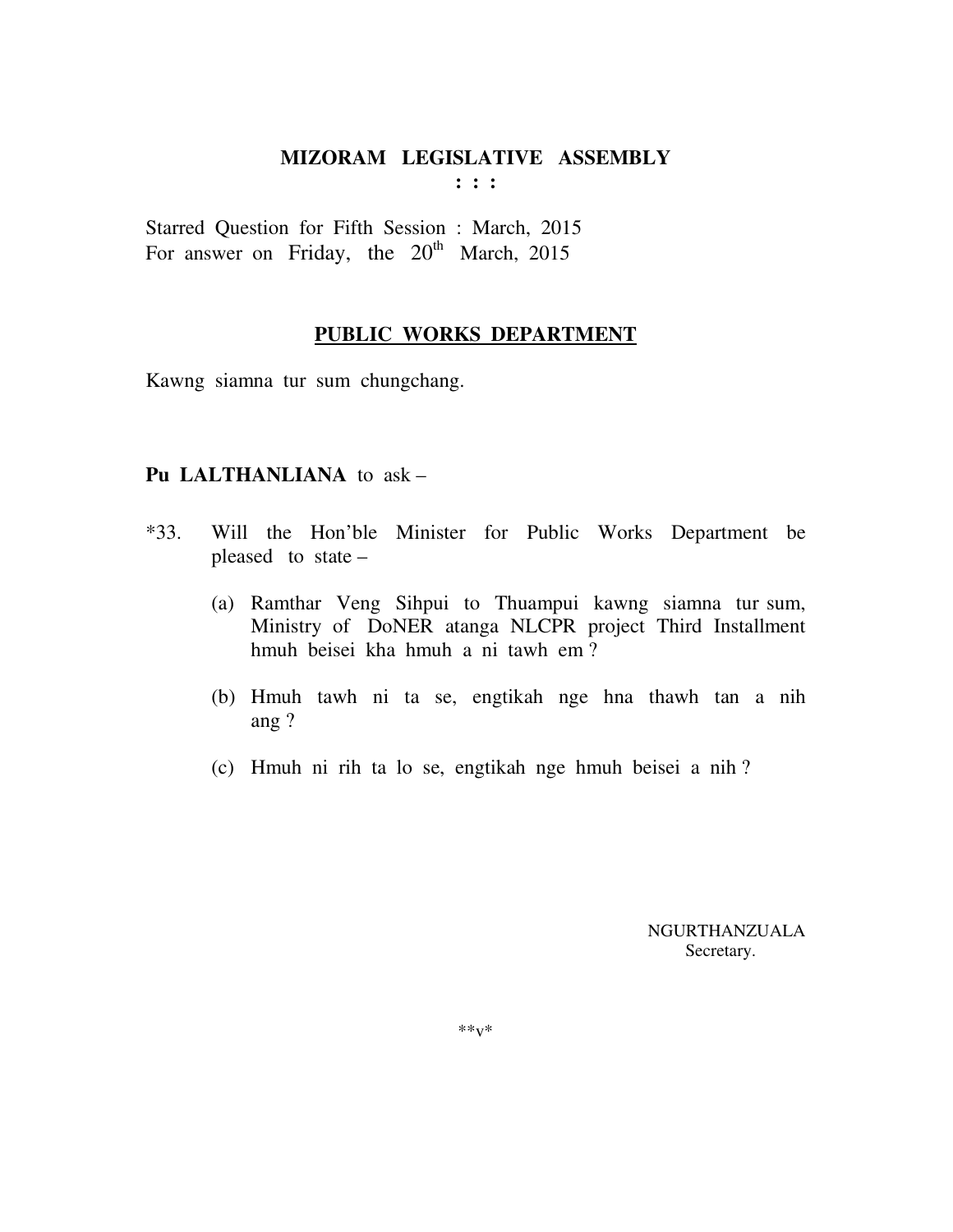Starred Question for Fifth Session : March, 2015. For answer on Friday, the 20<sup>th</sup> March, 2015.

# ANIMAL HUSBANDRY & VETERINARY DEPARTMENT

Slaughter House chungchang

## Er. LALRINAWMA to ask -

- \*34. Will the Hon'ble Minister for Animal Husbandry & Veterinary Department be pleased to state –
	- (a) Establishment of Slaughter House Lunglei leh Serchhip ami hi estimate engzatnge?
	- (b) A contractor tute nge?
	- (c) Engtik hunah nge hman theih a nih ang?

**NGURTHANZUALA** Secretary

 $\dots Z \dots$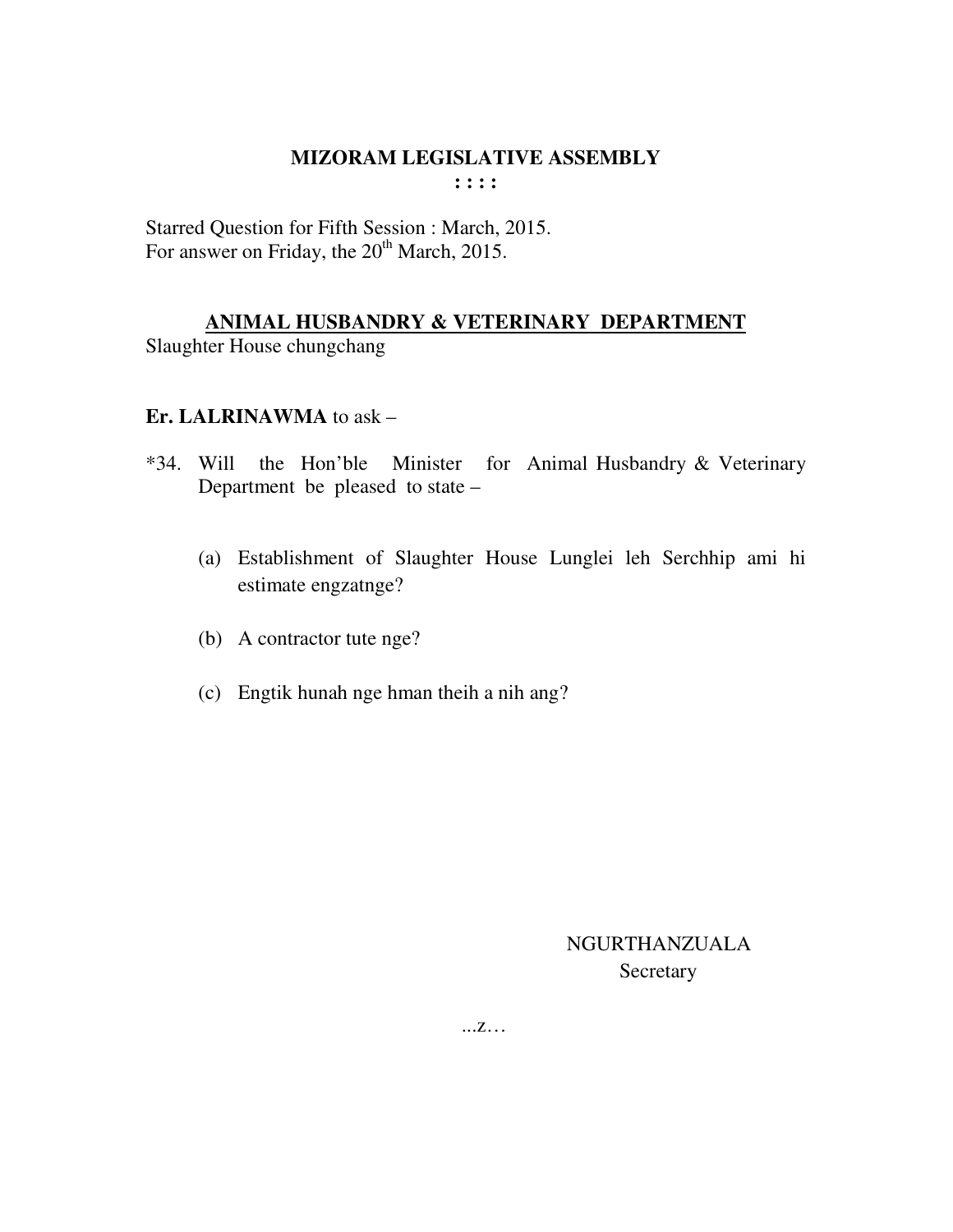Starred Question for Fifth Session : March, 2015 For answer on Friday, the  $20^{th}$  March, 2015

### **POWER & ELECTRICITY DEPARTMENT**

Bairabi Dam Project chungchang.

### **Pu LALRUATKIMA** to ask –

- \*35. Will the Hon'ble Minister for Power & Electricity Department be pleased to state –
	- (a) Bairabi Dam Project 80 MW atan engtikah nge MoU ziah anih? MoU hi tute nena ziah nge ?
	- (b) Engtik chhunga hna hi thawh zawh tura ruahman nge anih a, Engtikah nge hna hi thawk tan tura inrem anih ? Tun dinhmunah hna hi eng chen nge an thawh tawh ?
	- (c) Project cost engzatnge anih a, Sum hi khawi atanga hmuh tur nge anih ?

 NGURTHANZUALA Secretary.

\*\*v\*\*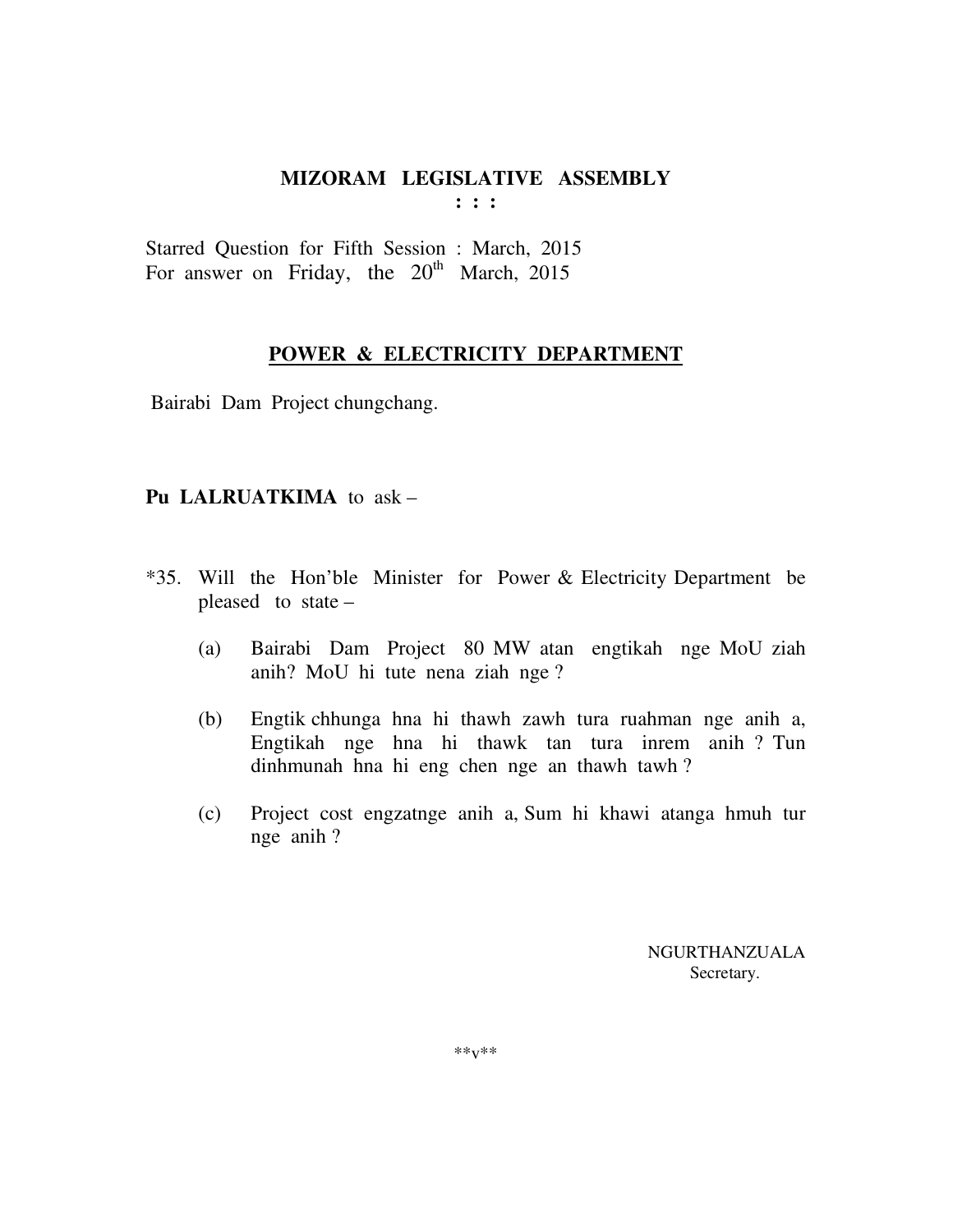$\mathbb{R}^n \times \mathbb{R}^n$ 

Starred Question for Fifth Session : March, 2015. For answer on Friday, the 20<sup>th</sup> March, 2015.

### POWER & ELECTRICITY DEPARTMENT

Muster Roll Labour chungchang.

### Pu R.L. PIANMAWIA to ask -

\*36. Will the Hon'ble Minister for Power & Electricity Department be pleased to state-

RGGVY hnuaia electric pek khuate enkawltu tur M/R Labour pek theih an ni dawn em ?

> **NGURTHANZUALA** Secretary.

 $...M...$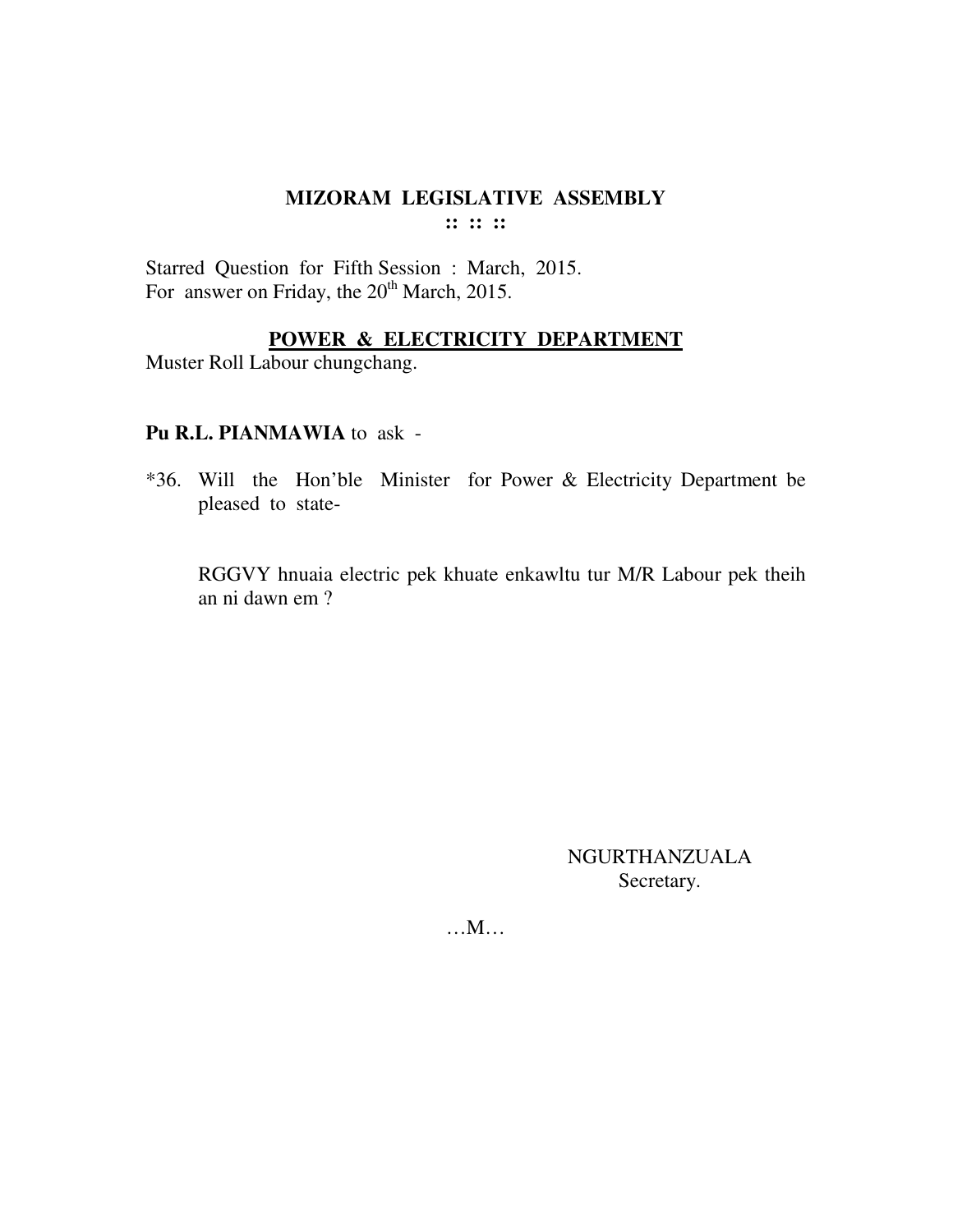Starred Question for Fifth Session : March, 2015. For answer on Friday, the 20<sup>th</sup> March, 2015.

# **EXCISE & NARCOTICS DEPARTMENT**

MLPC Act chungchang.

## **Dr. K. BEICHHUA** to ask -

- \*37. Will the Hon'ble Minister for Excise & Narcotics Department be pleased to state
	- a) MLPC Act hman a nih hnu hian dan bawhchhia mi engzatnge man an nih tawh ?
	- b) Heng mi man te hi engtianga hrem nge an nih ?
	- c) Zu hi engtik atanga zawrh tan nge ni ang ?
	- d) Zu zuartu tur te thlan fel an ni tawh em ? Tute nge ?

## NGURTHANZUALA Secretary.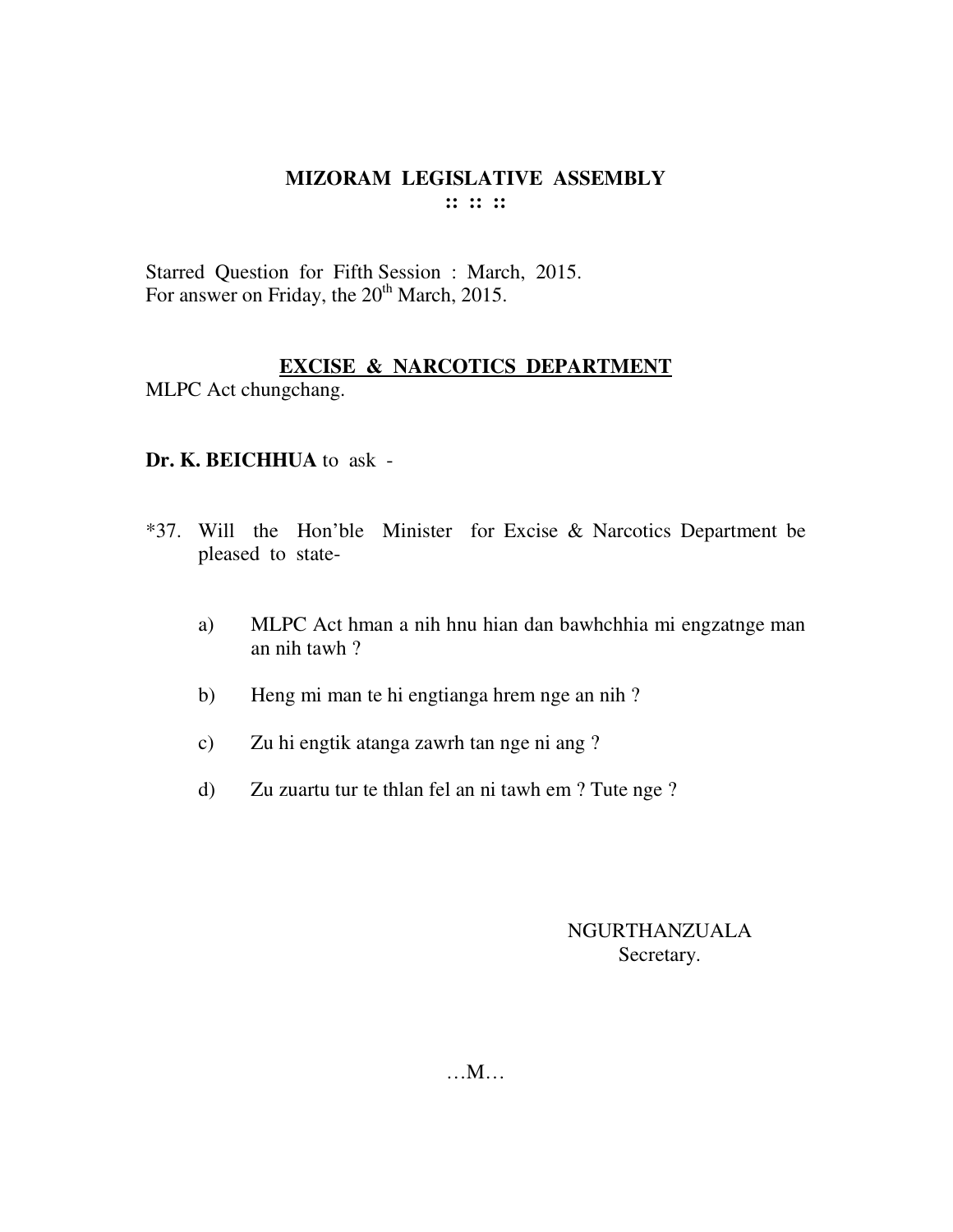Starred Question for Fifth Session : March, 2015. For answer on Friday, the 20<sup>th</sup> March, 2015.

## **DISTRICT COUNCIL AFFAIRS DEPARTMENT**

Autonomous District Council pathum(3)-te chungchang.

# **Dr. K. BEICHHUA** to ask -

- \*38. Will the Hon'ble Minister for District Council Affairs Department be pleased to state
	- a) Mizorama Autonomous District Council pathumte hian Staff hlawh thla tin regular takin an pe thei em ?
	- b) Autonomous District Council te hnenah CSS hnuaia hnathawh a awm em ?
	- c) A awm a nih chuan pawisa cheng engzat theuh nge ?

# NGURTHANZUALA Secretary.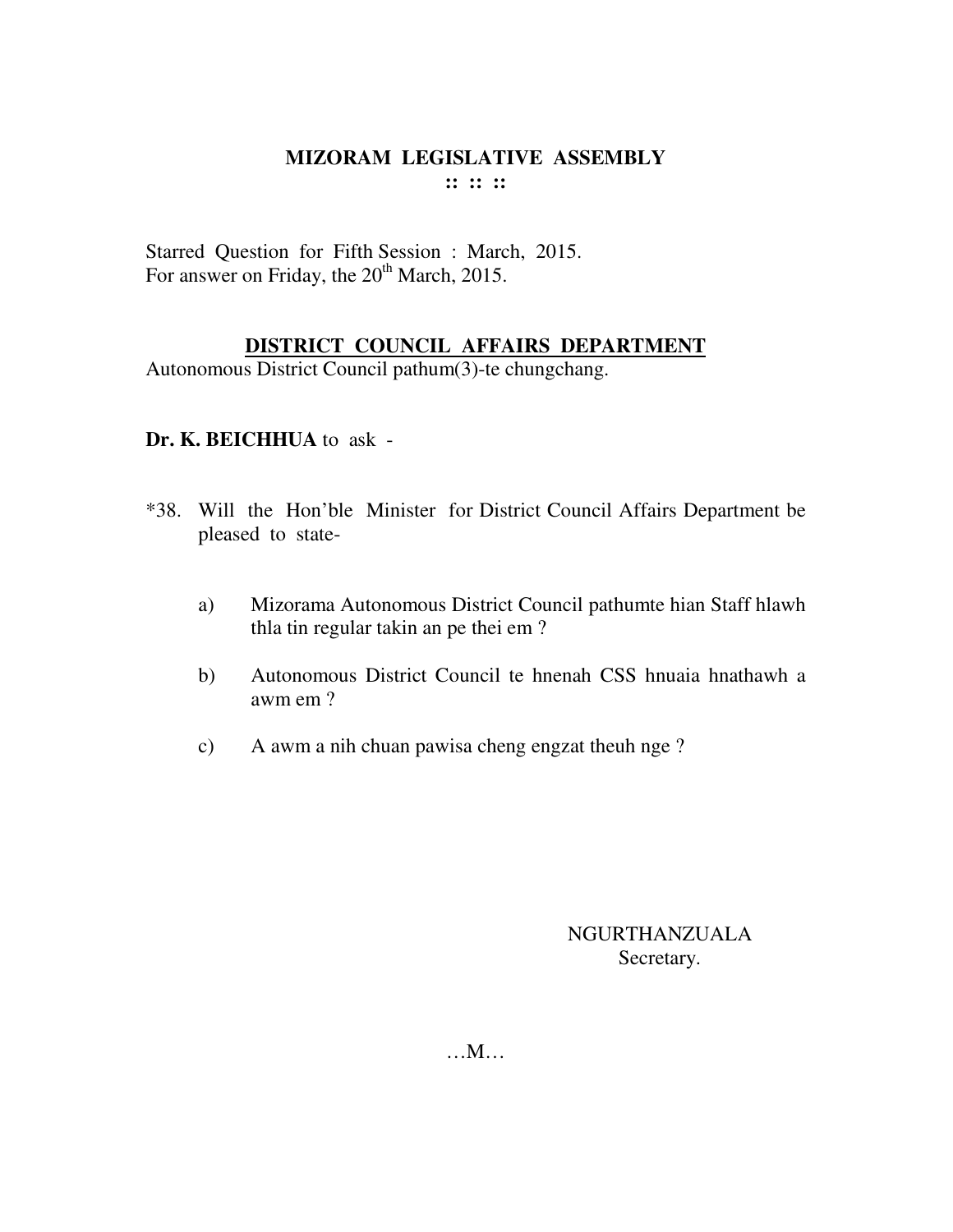Starred Question for Fifth Session : March, 2015. For answer on Friday, the  $20<sup>th</sup>$  March, 2015.

# **ANIMAL HUSBANDRY & VETERINARY DEPARTMENT**

Bawng lei chungchang.

# **Pu LALRUATKIMA** to ask –

- \*39. Will the Hon'ble Minister for Animal Husbandry & Veterinary Department be pleased to state –
	- a) Kum 2014-2015 chhungin RKVY sum Kolasib District ah Bawng lian ( Dairy Cow ) leina tur engzatnge pek anih? Engtikah nge sum hi pek anih? Bawng engzatnge lei anih?
	- b) Bawng pakhat hi engzat man nge? khawi atanga lei nge anih?

NGURTHANZUALA Secretary

\*\*R\*\*